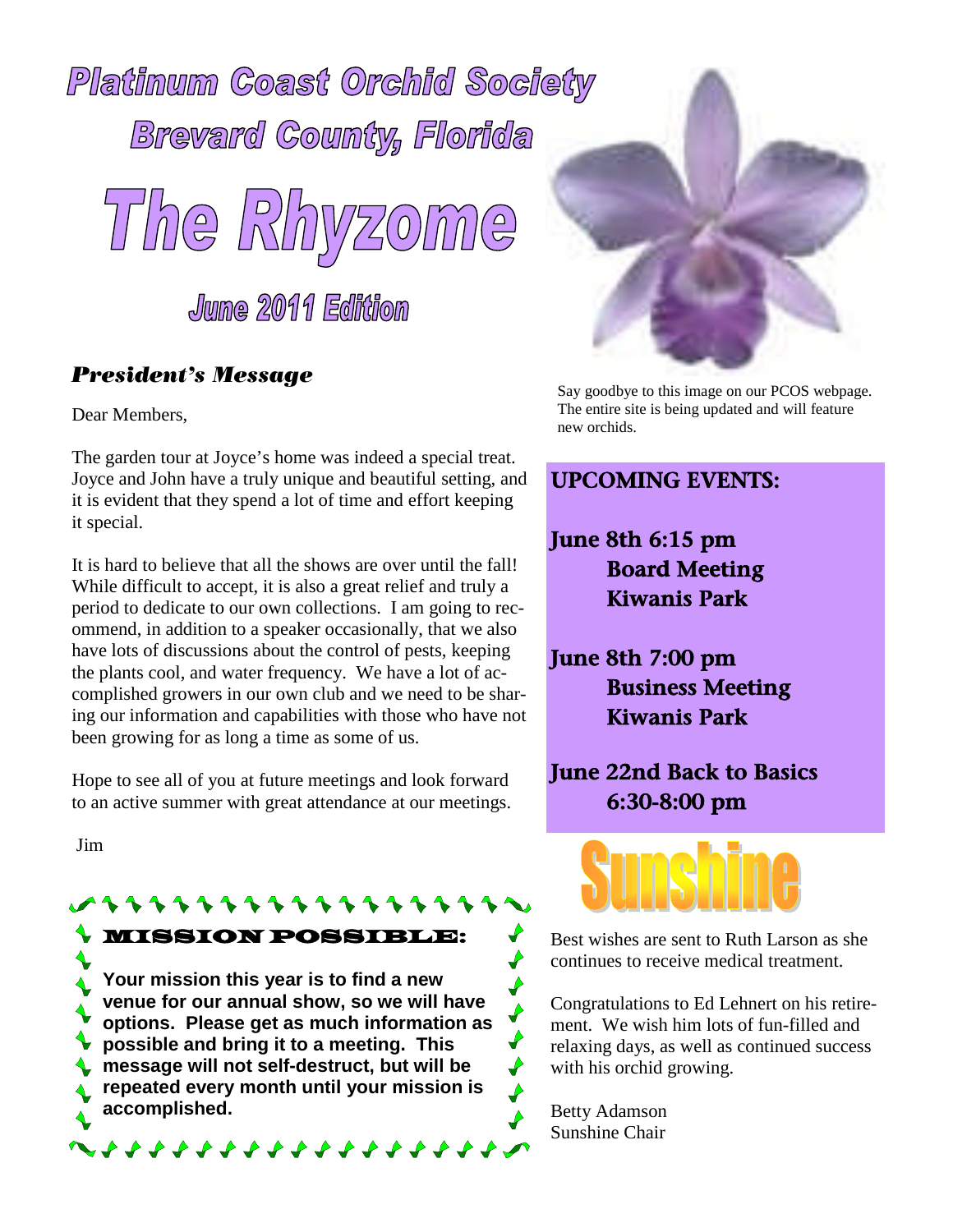## **New Members**

Welcome to PCOS: Connie Bobik Patrice Parecles John Walker



in other shows Many thanks to the following volunteers who worked on the exhibit at the Volusia County Orchid Show, which won Honorable Mention: Glenda Titler Karen Snee Peter Pancoast Sally Pancoast Dennis Gollehon



The PCOS exhibit at the Volusia County Orchid Show shown above, used Peter Pancoast's oncidium as its focal plant.

ADDITION TO MAY NEWS: Show sponsor **GUARANTEED AUTO AIR & REPAIR'S** number is 633-4700.

# **2011 PCOS OFFICERS AND CHAIRS**

**Jim Adamson Betty Adamson 321-632-2847 jadamson1@cfl.rr.com MEMBERSHIP**

**VICE PRESIDENT John Hicks LIBRARIAN 407-277-0430 Sally Pancoast hicksj0430@bellsouth.net**

**TREASURER Patti Scholes Joyce Schofield 321-783-5200 RAFFLE HOST joyceschofield1@att.net Glenda Titler**

**Nadine Kern Steve DeSorbo 321-504-1199 kernn@bellsouth.net PROGRAMS**

**PAST PRESIDENT John Hicks Peter Pancoast 321-459-1996 sallypancoast@cfl.rr.com**

**DIRECTORS JoAnn Amos 321-259-8585 mijo2800@yahoo.com**

**Dennis Gollehon 321-427-6959 dgollehon@earthlink.net**

**Joan Lehnert 321-632-7105 joanlehnert@belsouth.net**

**Karen Snee 321-453-1862**

**PRESIDENT AOS REPRESENTATIVE**

**Joyce Schofield**

**NEWSLETTER EDITOR**

**SECRETARY PLANT TABLE HOST**

**Sally Pancoast**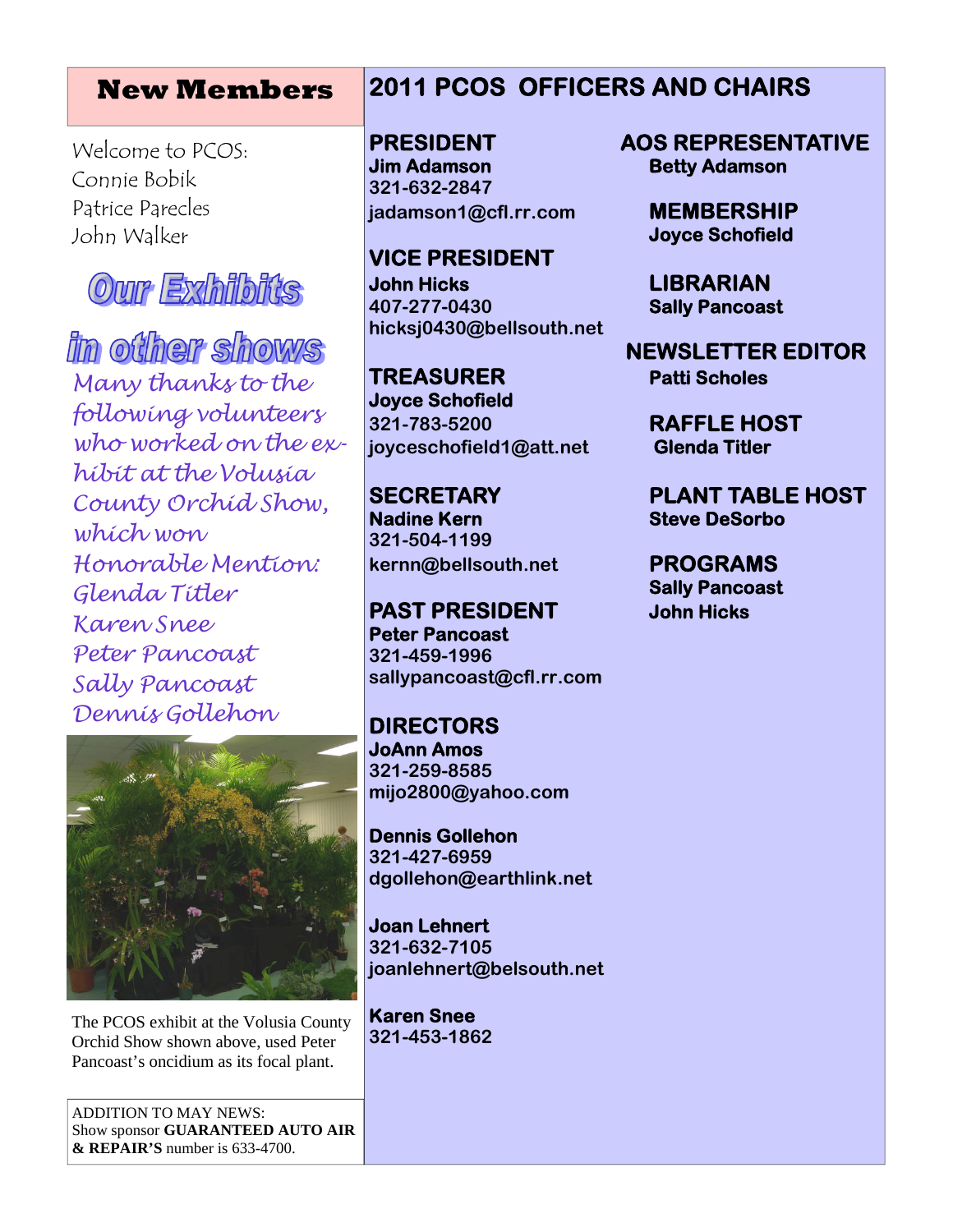

# **Ramble**



A good time was had by all who attended the ramble at Joyce's house. Members went home with lots of great ideas about how to display their orchids. Thank you to Joyce and John for opening their garden to us.



# AOS CORNER

AOS is on the move. At the members meeting held in April, it was announced that all members with email addresses would receive an invitation in early May to explore the AOS web site that has been under development which also included the new Orchids Plus program and to provide feedback. During that time, both web sites will run simultaneously. When the new site is made active you'll notice a new, fresh look to the AOS website. Its more than a cosmetic change. Along with upgrades and added material, the new Orchids Plus program will be available. If you are a current subscriber to AQ+, you will need to re-register in the new program. AOS also anticipates a 'social network' component to the website and it is currently under development.

In addition, at the Members meeting, the Board of Trustees announced that a committee has been formed to assess the future strategic partners for the AOS. Possible strategic partners are Huntington Gardens in California, Fairchild Botanical Garden in Florida and Longwood Gardens in Pennsylvania. The current AOS property in Delray is under contract for purchase and the potential purchaser is going through some local zoning change requirements. It is anticipated that sale will be completed in the last quarter of 2011.

The traditional Affiliated Societies breakfast was well attended. We had a conversation of what the AOS means to the affiliated societies and what can the societies do to further promote the AOS. The AOS reps present at the meeting asked for more communication between the AOS and the affiliated societies. The Affiliated Societies Committee members will be reaching out to the societies throughout the upcoming months with the goal of getting all the contact information corrected and updated.

Does your society have any special members that they would like to recognize? If so, AOS can provide Certificates of Appreciation for your society to use in recognizing them for their outstanding achievements or contributions. If you have a need for these certificates or if you have any questions or concerns regarding the AOS in general, please feel to contact me through affiliated\_societies@aos.org.

Lynn Fuller, Chair AOS Affiliated Societies Committee